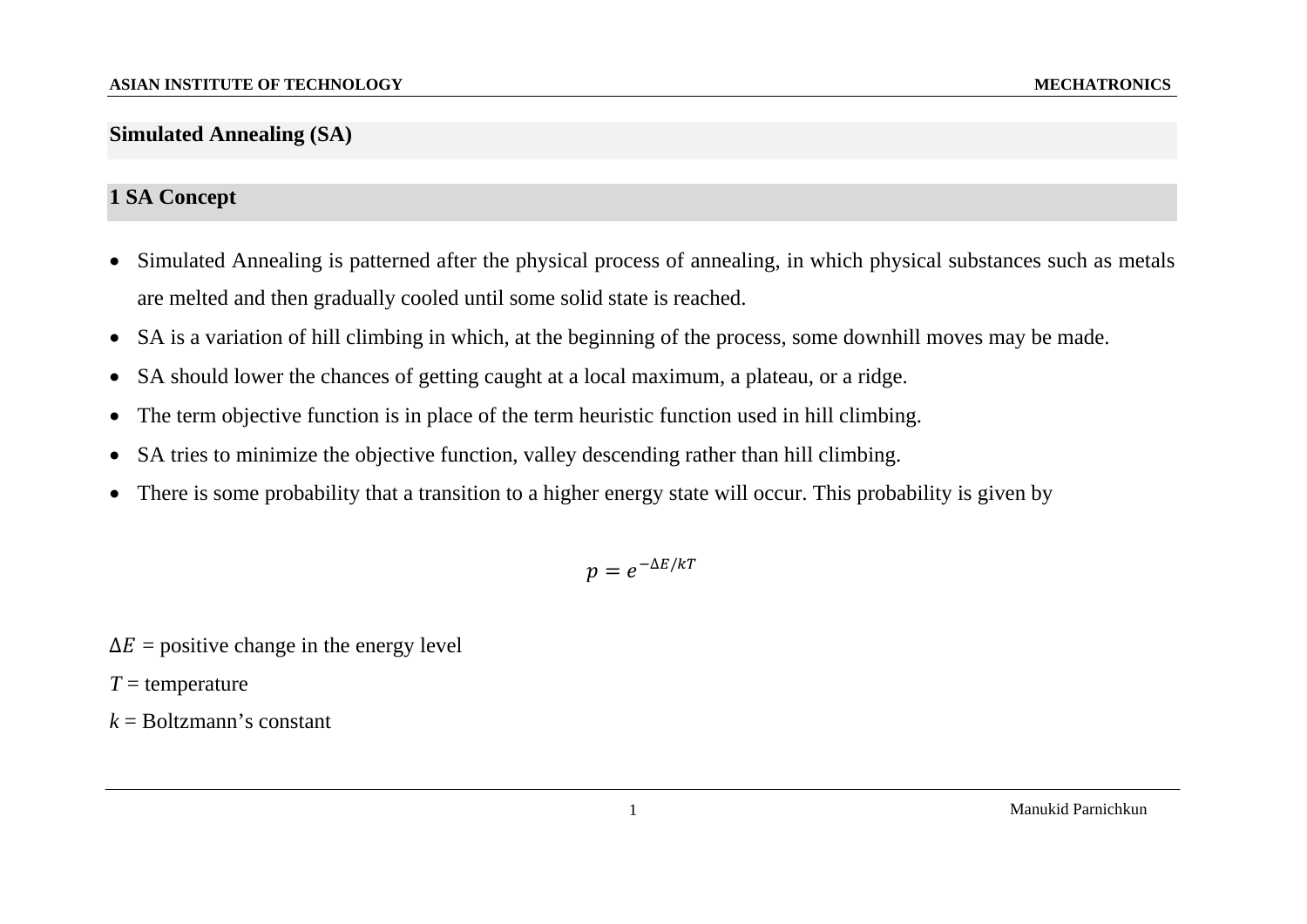## **ASIAN INSTITUTE OF TECHNOLOGY**

- The rate at which the system is cooled is called the annealing schedule.
- If cooling occurs too rapidly, stable regions of high energy will form. A local but not global minimum might be reached. If too slow schedule is used, time is wasted.
- In SA, the revised probability formula

 $p=e^{-\Delta E/T}$ 

 $\Delta E$  = change of objective function

*T* = annealing schedule